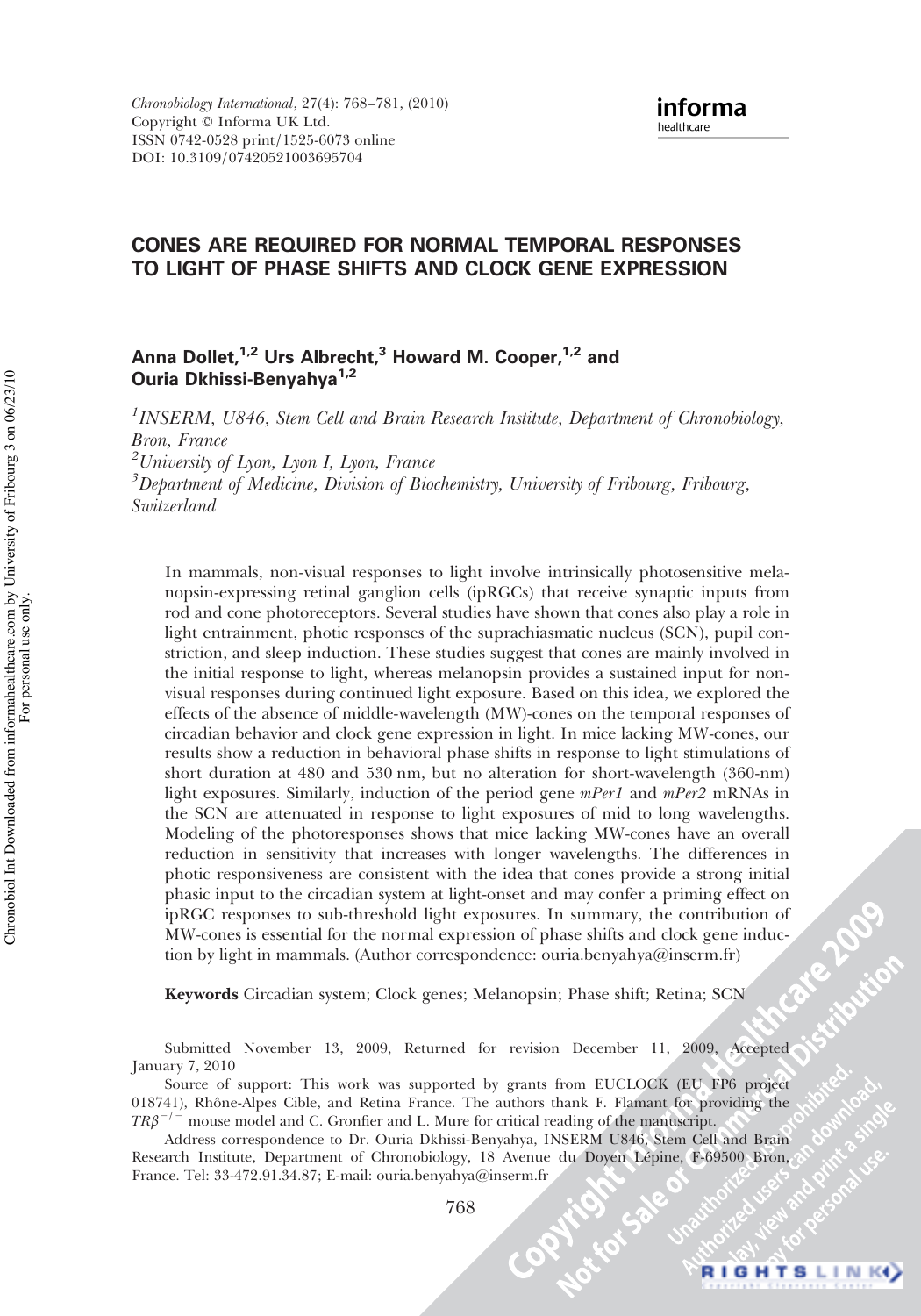### **INTRODUCTION**

In mammals, behavior, metabolism, and physiological functions are regulated on a circadian basis by an endogenous clock located in the suprachiasmatic nucleus (SCN) of the hypothalamus. To maintain synchrony with the day/night cycle, the central clock is reset (entrained) daily by environmental light. In mammals, this photic information is transmitted from the retina to target neurons in the SCN via intrinsically light-sensitive, melanopsin-expressing ganglion cells (ipRGCs) that also receive inputs from rod and cone photoreceptors (Berson et al., 2002; Hattar et al., 2002; Belenky et al., 2003; Dacey et al., 2005; Viney et al., 2007).

In mutant and transgenic mice lacking specific photopigments, altered non-visual responses to light are observed following retinal degeneration of rods and/or cones, genetic knockout of the melanopsin photopigment gene (Opn4), or transgenic invalidation of rod/cone phototransduction pathways. Depending on the retinal alteration and composition of the light stimulus, the functional absence of one or more of these photopigments generally leads to deficits in light-induced phase shifts, entrainment, SCN neuronal responses, pupillary light reflex (PLR), and masking (Ebihara & Tsuji, 1980; Lucas et al., 2003; Mrosovsky, 2003; Mrosovsky & Hattar, 2003, 2005; Panda et al., 2002, 2003; Dkhissi-Benyahya et al., 2007; Mure et al., 2007; Drouyer et al., 2007, 2008; Thompson et al., 2008).

The results of these and other studies suggest that rods and cones contribute to the response at light-onset, whereas melanopsin provides a sustained response to continuous light exposure. The phasic input component from outer retinal photoreceptors and sustained input from ipRGCs are observed in electrophysiological retinal recordings of ipRGCs (Berson et al., 2002; Dacey et al., 2005; Schmidt et al., 2008), in SCN responses to light (Drouyer et al., 2007; Mure et al., 2007), and in pupil responses (Lucas et al., 2001; Hattar et al., 2003; Gamlin et al., 2007; Mure et al., 2009). Recently, it has also been suggested that in mice, cones are required for the initial light-dependent induction of sleep (Altimus et al., 2008). In a mouse model specifically lacking middle-wavelength (MW)-cones (maximum absorbance = 508 nm), we have previously shown an abnormal phase angle of entrainment and specific deficits in phaseshifting responses to mid- and long-wavelength light pulses of different irradiances (Dkhissi-Benyahya et al., 2007). Data from this study also suggested that the absence of MW-cones altered the responses to shortduration light exposure at 480 nm, but we did not examine temporal effects at other wavelengths.

In the present investigation, we extended this study by further exploring the consequences of the absence of MW-cones on phase shifts for light exposures of different durations at wavelengths from 360 to 530 nm. In addition, we examined the photic induction of the period genes mPer1

For personal use only.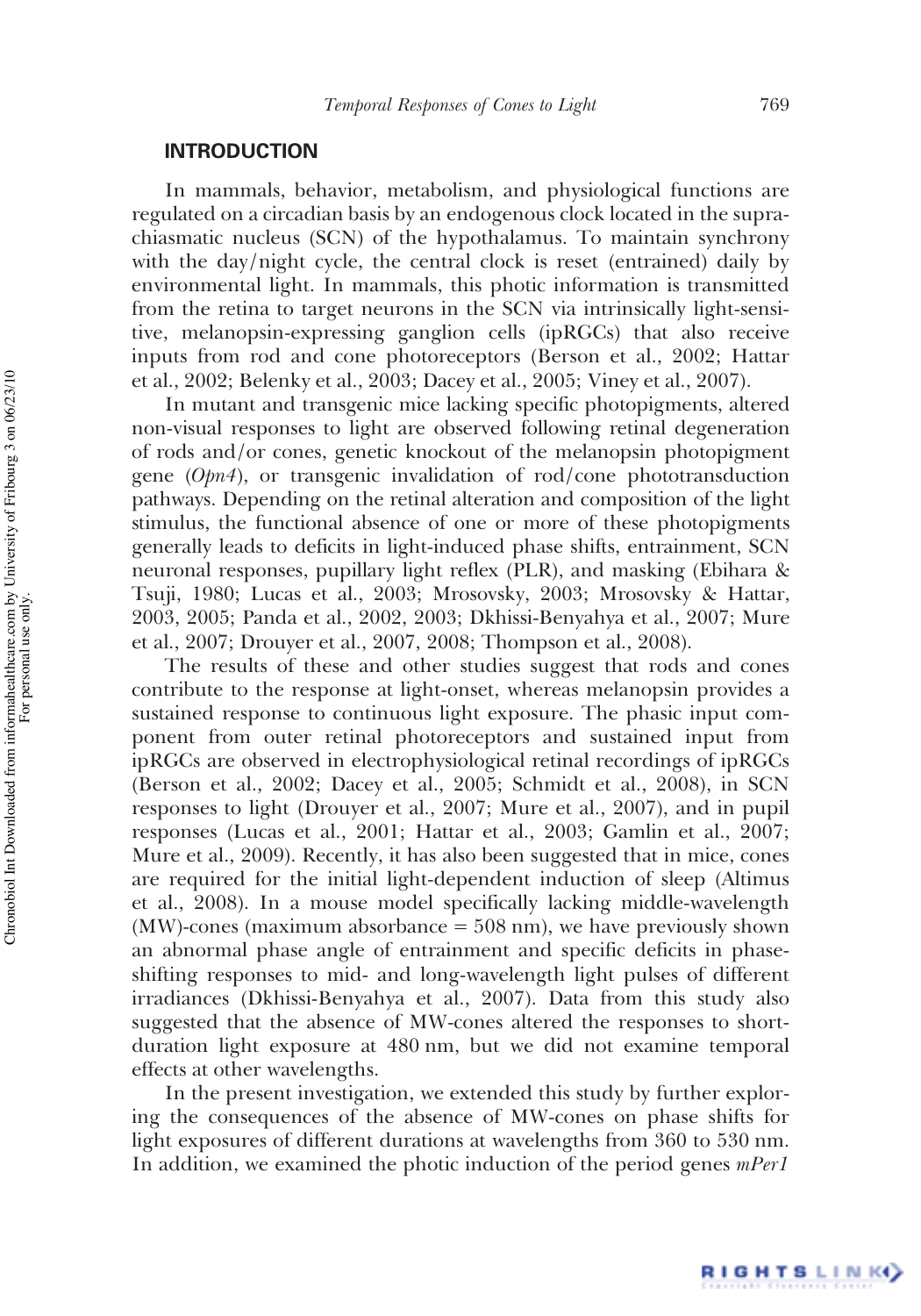and *mPer2* to determine whether clock gene expression in the SCN is differentially affected by the duration and wavelength of the light pulse. We hypothesized that the absence of cone photoreceptors would result in deficits in the response, in particular, for short-duration light exposures.

### **METHODS**

### Animals

The  $TR\beta^{-/-}$  null mice used in this study have been described previously (Gauthier et al., 1999; Dkhissi-Benyahya et al., 2007) and are characterized by the absence of MW-expressing cones. Inactivation of the  $TR\beta$  gene results in impairment of auditory function, but no alteration in development, metabolism, or neurological functions has been described in these animals (Forrest et al., 1996). Heterozygous mice were derived in an inbred 129SV background. Control homozygous animals were from the same genetic background and were obtained by inter-crossing heterozygous animals. All experiments were done with male mice between 6 and 8 wks of age at the start of the experiment. Animals were housed in Plexiglas cages under a 12 h/12 h light-dark (12L/12D) cycle, with food and water ad libitum. All treatment of animals was in strict conformity with current international regulations on animal care, housing, breeding, and experimentation and those of the journal for ethical biological rhythm research (Portaluppi et al., 2008).

### Phase-Shifting Assay

For monitoring locomotor activity, mice were housed individually in cages equipped with passive infrared motion captors placed over the cages, and continuous data were collected in 1-min bins using a computerized data acquisition system (Circadian Activity Monitoring System, INSERM, France). Activity records were analyzed with the Clocklab software package (Actimetrics, Evanston, IL).

Singly housed male mice  $(n = 8$  for each genotype) were first entrained in a 12L/12D cycle for 20 days. Subsequently, animals were maintained in constant darkness (DD) at least for 10 days. Phase shifts were studied using monochromatic light pulses of an equivalent irradiance of  $2.8 \times 10^{14}$ photons/cm<sup>2</sup>/s for durations of 1, 5, and 15 min. The data reported herein for light pulses of 480 nm were presented in a previous study (Figure 5, Dkhissi-Benyahya et al., 2007). We then completed this experiment by analyzing phase shifts at two additional wavelengths (360 and 530 nm, half-bandwidth, 10 nm) using the same exposure durations (1, 5, and 15 min) and the same irradiance level  $(2.8 \times 10^{14} \text{ photons/cm}^2/\text{s})$ . The ultraviolet (UV) light source was a high-pressure mercury vapor

RIGHTSLINK()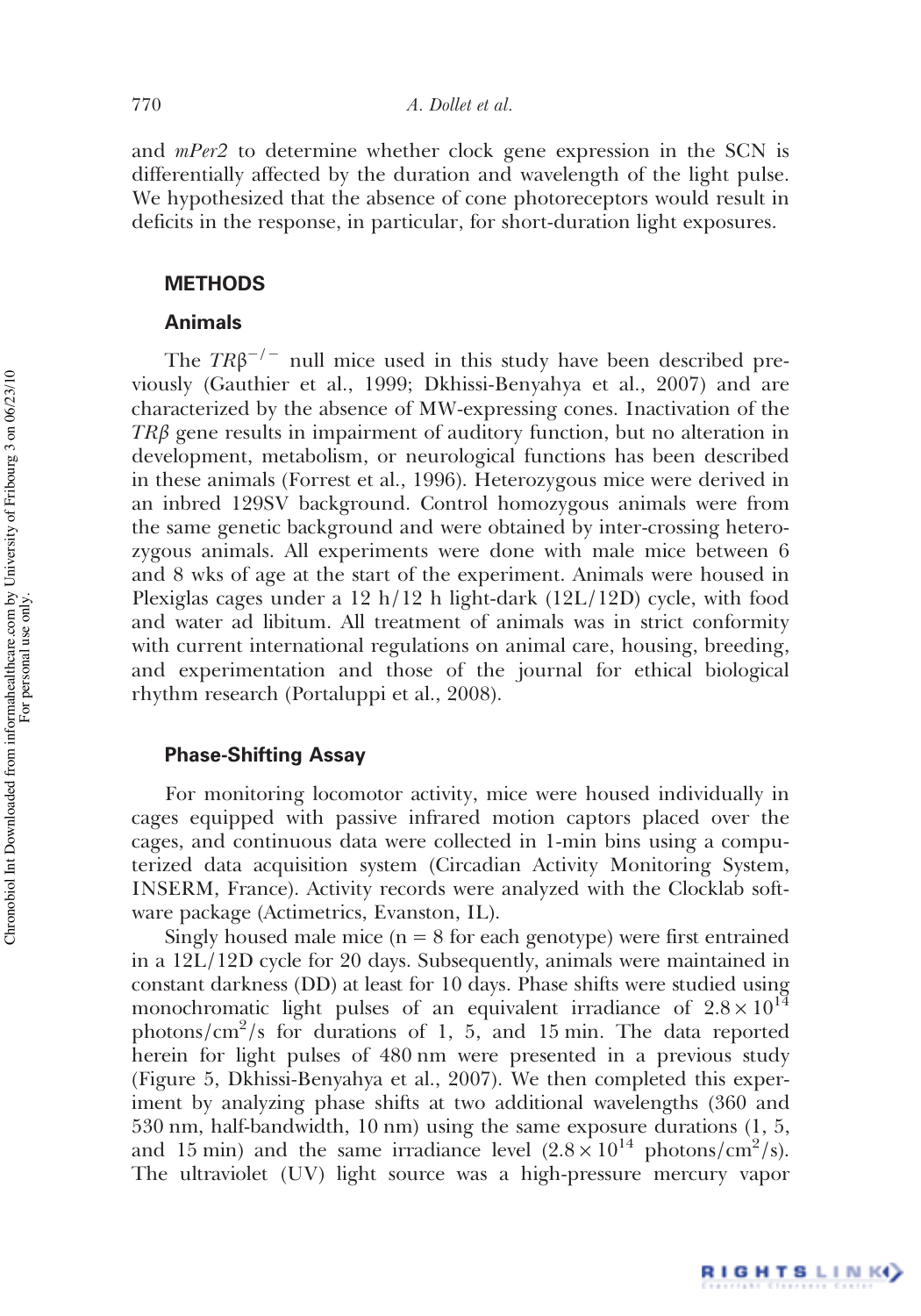lamp, equipped with an additional Kodak UV glass filter to isolate the 365-nm band. Kodak neutral density filters were used to adjust the irradiance level. The order of presentation of duration and wavelength (and dark control) was randomized. The light stimulus was applied at CT16 (4 h after activity-onset). Dark controls were handled in the same way but did not receive a light pulse. The stimulator (light source and chamber) has been described previously (Dkhissi-Benyahya et al., 2000). After the light pulse, animals were returned to their home cages, and activity was monitored in DD for an additional 15–20 days before the next light pulse in order to calculate the amplitude of the light-induced phase shift. The magnitude of a light-induced phase shift was determined from the difference between the regression lines of the activity-onsets before and after the light stimulation using the built-in Clocklab functions and extrapolated to the day following the light pulse. The transient responses during the 3–4 days immediately after the pulse were discounted.

# In Situ Hybridization: Light Induction of *mPer1* and *mPer2* in the **SCN**

In order to compare the sensitivity of the behavioral response of the circadian system in wild-type and MW-coneless mice to clock gene induction by light, mPer expression was assayed in the SCN following pulses of monochromatic light. Animals ( $n = 12$  for each genotype) were kept for 20 days in a 12L/12D cycle and then transferred to DD for at least 10 days before light stimulation. Animals were exposed to a single monochromatic light pulse of an equivalent irradiance of  $2.8 \times 10^{14}$  photons/cm<sup>2</sup>/s using either 480- or 530-nm wavelength at one of the three durations (1, 5, and 15 min) that were applied in the study of behavioral phase shift. One hour after the beginning of the light pulse, mice were sacrificed by cervical dislocation under dim red light, and the brains were removed and immediately immersed in ice-cold 4% paraformaldehyde (PFA) and fixed at 4°C overnight. Brains were then dehydrated with ethanol (30%, 50%, and 70%, 2 h each, and 100% for 4 h at  $4^{\circ}$ C) and transferred to xylene at room temperature. Xylene was changed once before being replaced by 50% xylene/50% paraffin. Then, tissue was placed in paraffin, which was exchanged three times at 63°C before pouring it in embedding blocks. Coronal sections (7  $\mu$ m) of the mouse brain were made and fixed in 4% PFA, rinsed twice with phosphate-buffered saline (PBS; 5 min), followed by proteinase K (20 μg/mL in 50 mM Tris-Hcl [pH 7.6] including 5 mM EDTA) for 5 min at 37°C. Sections were then rinsed once with PBS (5 min), 4% PFA for 20 min, then acetylated twice in 0.1 M TEA, and washed again with PBS and dehydrated in a graded ethanol series. In situ hybridization was performed overnight with either denatured antisense or sense riboprobe for *mPer1* and *mPer2*, as previously described (Albrecht

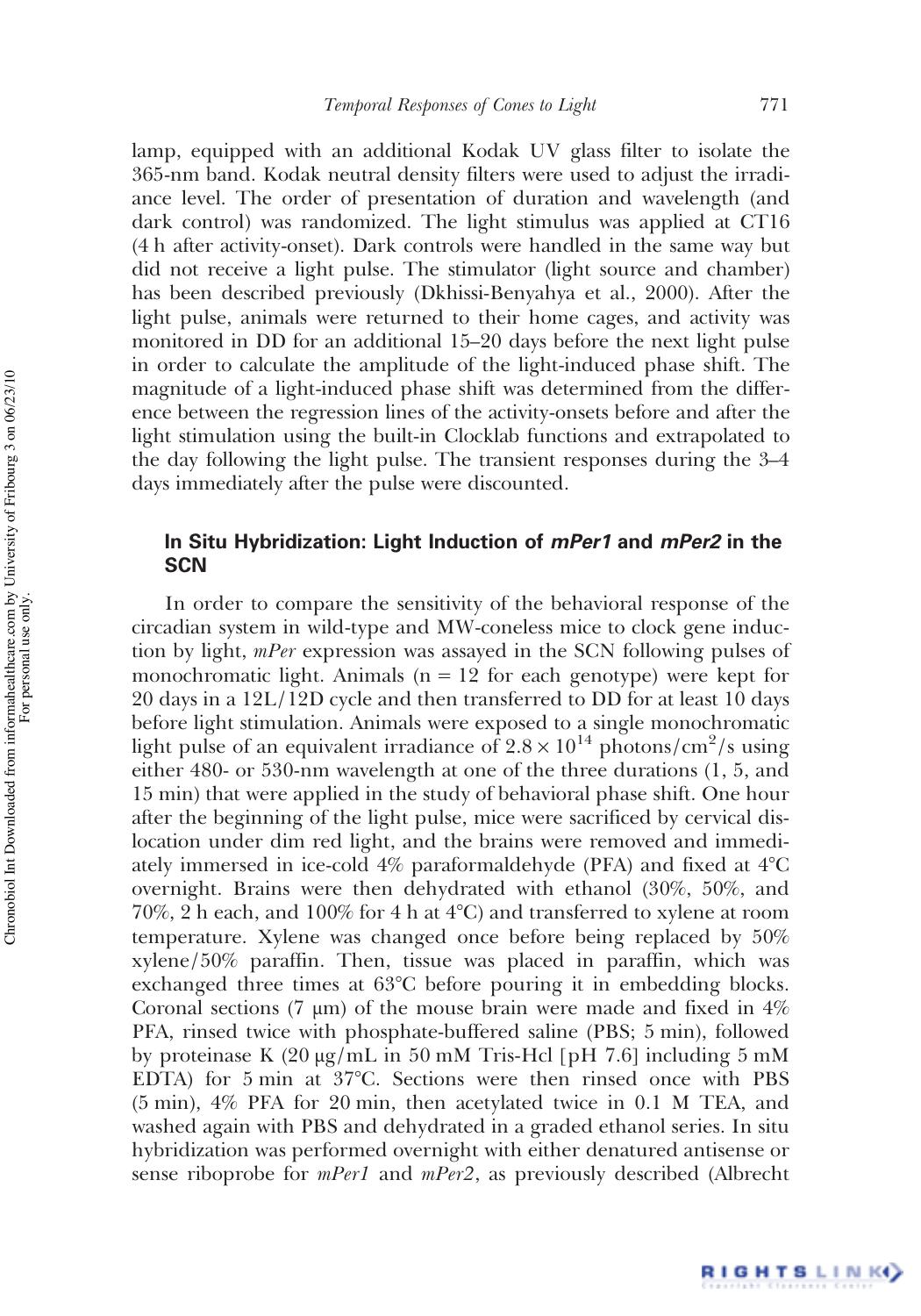et al., 1997; Sun et al., 1997), hybridized with <sup>35</sup>S-uridine triphosphate (New England Nuclear, Charlotte, NC, USA) in a humid chamber at 55 $\degree$ C. After hybridization, sections were then rinsed with 5 $\times$  SSC (0.75M) NaCl,  $0.075M$  sodium citrate), treated with 10  $\mu$ g/mL ribonuclease A at  $37^{\circ}$ C for 30 min, rinsed with stringency washes of SSC (2 $\times$  to 0.1 $\times$  SSC), dehydrated in a graded ethanol series, dried, and exposed to Hyperfilm for 1–4 days. For each animal, all sections from the rostral to the caudal SCN were divided into two series to assess the light induction of *mPer1* and  $mPer2$  in the same animal. Tissue was visualized by fluorescence of Hoechst dye–stained nuclei (not shown). Silver grains were visualized by dark-field illumination. Images were captured using a Spot II camera and software system.

Quantification was performed by densitometry analysis of hybridization signals of *mPer1* and *mPer2* using computer-assisted image analysis (Biocom, Les Ulis, France). Optical density of label was measured bilaterally from digitized images of the SCN. This method, previously described (Dkhissi-Benyahya et al., 2000; Rieux et al., 2002), is based on quantification of the total optical density of the labeling, defined as the integral sum of the surface area of all pixels in the SCN multiplied by their corresponding optical density value. The optical density of specific signal was calculated by subtracting the background density value determined from an adjacent area of the hypothalamus that did not contain staining. The background for each animal was systematically measured, and a threshold value was determined for detection of label significantly above the background level. Measures were made bilaterally, and every section of the SCN of each series was analyzed and averaged for each animal. The identity of the individual animals was unknown to the observer during the analysis.

### Statistical Analyses

Significant differences between the response among genotypes and light-duration conditions were determined using a two-way analysis of variance (ANOVA), followed, when significant ( $p < 0.05$ ), by post hoc Student Newman-Keuls to evaluate the differences in clock gene mRNA expression and phase-shift amplitude between genotypes for each duration. Values are shown as mean ± SEM.

### RESULTS

# Temporal Responses to Light-Induced Phase Shifts Are Altered in MW-Coneless Mice

To examine the effects of the absence of MW-cones on light-induced phase shifts, we exposed animals to a pulse of monochromatic light at

RIGHTSLINK()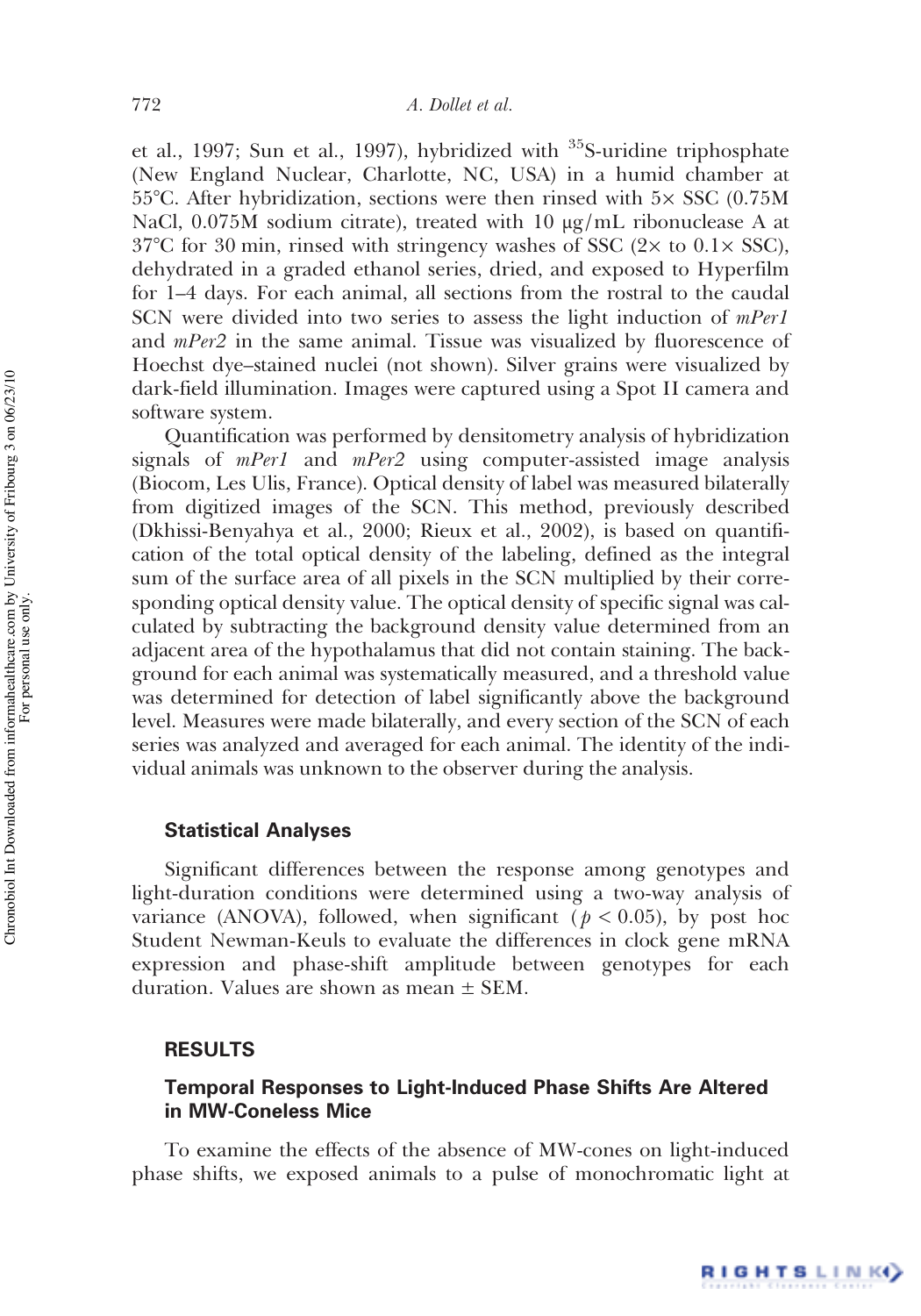wavelength of 360 or 530 nm for the three light-pulse durations (Figure 1). In Figure 1, we include data from the 480-nm phase shifts reported previously (Dkhissi-Benyahya et al., 2007; enclosed in shaded square). In both genotypes, the shortest-duration light exposure used (1 min) at 360 nm induced a significant phase shift in comparison with the dark-control condition  $(0.22 \pm 0.02 \text{ h}$  for wild-type mice;  $0.21 \pm$ 0.02 h for MW-coneless mice). With longer durations of UV light exposure (from 1 to 15 min), the magnitude of the phase shift increased proportionately in the two groups of mice. No significant differences in the magnitude of the phase shift of locomotor activity were observed between MW-coneless and wild-type mice for the three light durations tested at this wavelength (Figure 1).

At 480 nm and for the irradiance level of  $2.8 \times 10^{14}$  photons/cm<sup>2</sup>/s, both genotypes showed significant phase shifts compared to dark controls starting with the short 1-min light pulse, and there was a significant increase in the response with increase of the exposure duration from 1 to 15 min (Figure 1). However, MW-coneless mice showed significantly attenuated phase shifts compared to wild-type mice for the exposure durations of 1 and 5 min ( $p < 0.05$ ; Figure 1). For the 15-min light exposure, equivalent phase shifts were induced in the two groups of mice.

At 530 nm, the 1-min-duration pulse was insufficient to induce a significant phase shift compared to dark controls in either wild-type and MW-coneless mice (Figure 1), indicating that for this wavelength the irradiance used  $(2.8 \times 10^{14} \text{ photons/cm}^2/\text{s})$  was below the threshold to elicit



FIGURE 1 Attenuated phase-shifting response to light in MW-coneless mice. Mean phase shifts ( $\pm$ SEM) in wild-type  $(+/ +)$  and MW-coneless  $(-/-)$  mice (n = 8 for each genotype) for the three light durations tested (1, 5, and 15 min) at 360, 480, 530 nm at an equal irradiance of  $2.8 \times 10^{14}$ photons/cm<sup>2</sup>/s. An additional 1 log unit lower irradiance level was tested at 480 nm. Data in the shaded part of the histogram at 480 nm are from Dkhissi-Benyahya et al. (2007). A significant difference between genotypes is observed for light pulses of short duration (1 and 5 min) at 480 nm and at 530 nm for durations of 5 and 15 min. No differences between genotype were observed for the three durations at 360 nm. Dark controls (DC), handled in the same way but that did not receive a light pulse, show no significant difference between genotypes (0.22  $\pm$  0.02 h for wild-type mice; 0.21  $\pm$ 0.02 h for MW-coneless mice). Asterisks indicate a statistically significant difference between the two genotypes (ANOVA:  $p < 0.05$ ; post hoc Newman-Keuls tests comparing genotypes at each duration: \* $p < 0.05$ ; \*\* $p < 0.01$ ).

For personal use only.

RIGHTS LINK()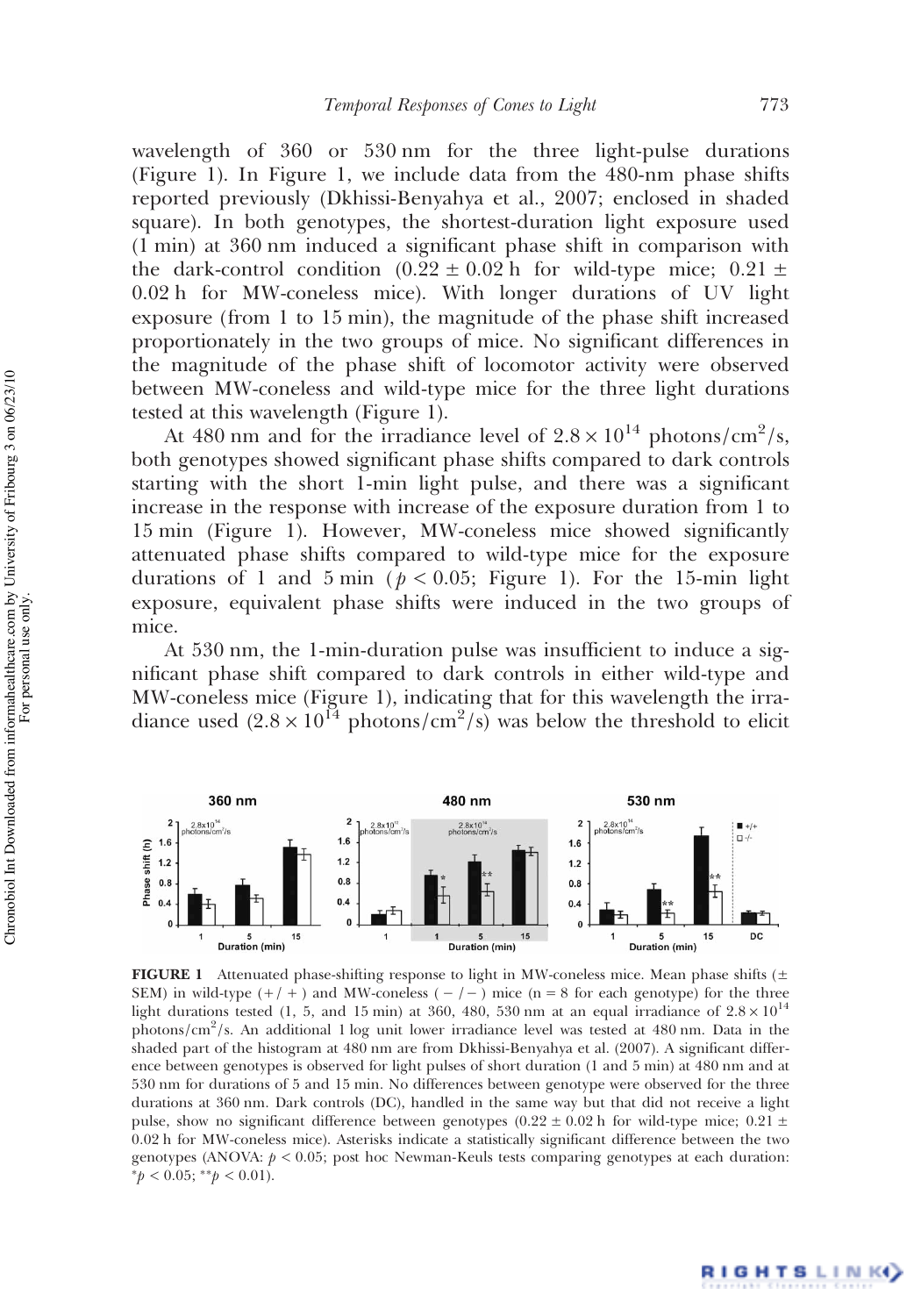a response. A 5-min light pulse produced a significant phase shift in the wild-type mice but was still insufficient to induce a phase shift in the MW-coneless mice. At the longest duration (15 min), light pulses of 530 nm induced significant phase shifts in both groups, but the phase shift of MW-coneless mice was significantly attenuated compared to that of the wild-type mice (Figure 1).

We speculated that the difference in the phase shift observed for the 1-min pulse at 480 nm but not at 530 nm could be due to the higher sensitivity of the circadian system in the mid-wavelength region of the spectrum (Lucas et al., 2003; Dkhissi-Benyahya et al., 2007). Thus, we additionally exposed the mice to a short 1-min pulse at 480 nm but used a 1 log unit lower irradiance  $(2.8 \times 10^{13} \text{ photons/cm}^2/\text{s}$ ; Figure 1). In this case, however, neither genotype showed a significant phase shift  $(0.20 \pm 1)$ 0.08 h for wild-type mice and  $0.28 \pm 0.07$  h for MW-coneless mice), indicating the photon dose was below threshold (as was the case for the 1-min light pulse duration of higher irradiance exposure at 530 nm).

We then used these data to model the response functions for stimulus durations at the different wavelengths. Figure 2a shows a composite graph of the phase-shift responses for both genotypes for the three light durations and three wavelengths tested. These data were then fit using a four-parameter logistic function to obtain dose-response curves (Figure 2b). As we did not assume that the response would be univariant (Dkhissi-Benyahya et al., 2007; Thompson et al., 2008), the best fit was obtained by calculating these functions separately for each genotype (see further details in figure legend). Half-saturation (duration necessary to induce 50% of the maximum response) values for each dose-response curve were obtained (Figure 2c), and the differences in the time required to attain the half-saturation response between the two genotypes were plotted (Figure 2d). At short and mid wavelengths, the difference between genotypes in the time required for half-saturation was short  $(360 \text{ nm} = 4.2 \text{ min}; 480 \text{ nm} = 5.6 \text{ min})$ , but for the longer wavelength (530 nm) it was extremely long (38.6 min), indicating a relative decrease in photic sensitivity that increases at longer wavelengths in mice lacking MW-cones.

## Photic Induction of mPer Genes in the SCN of Wild-Type and MW-Coneless Mice

In order to determine if light induction of clock genes are also altered by the absence of MW-cones, we exposed mice to equal irradiance  $(2.8 \times 10^{14} \text{ photons/cm}^2/\text{s})$  light pulses of 480 and 530 nm using the three light-exposure durations (1, 5, and 15 min; Figure 3a, 3b). Since with the 360 nm light pulses no differences in phase-shift responses were observed between genotypes (Figure 1), we decided to focus on the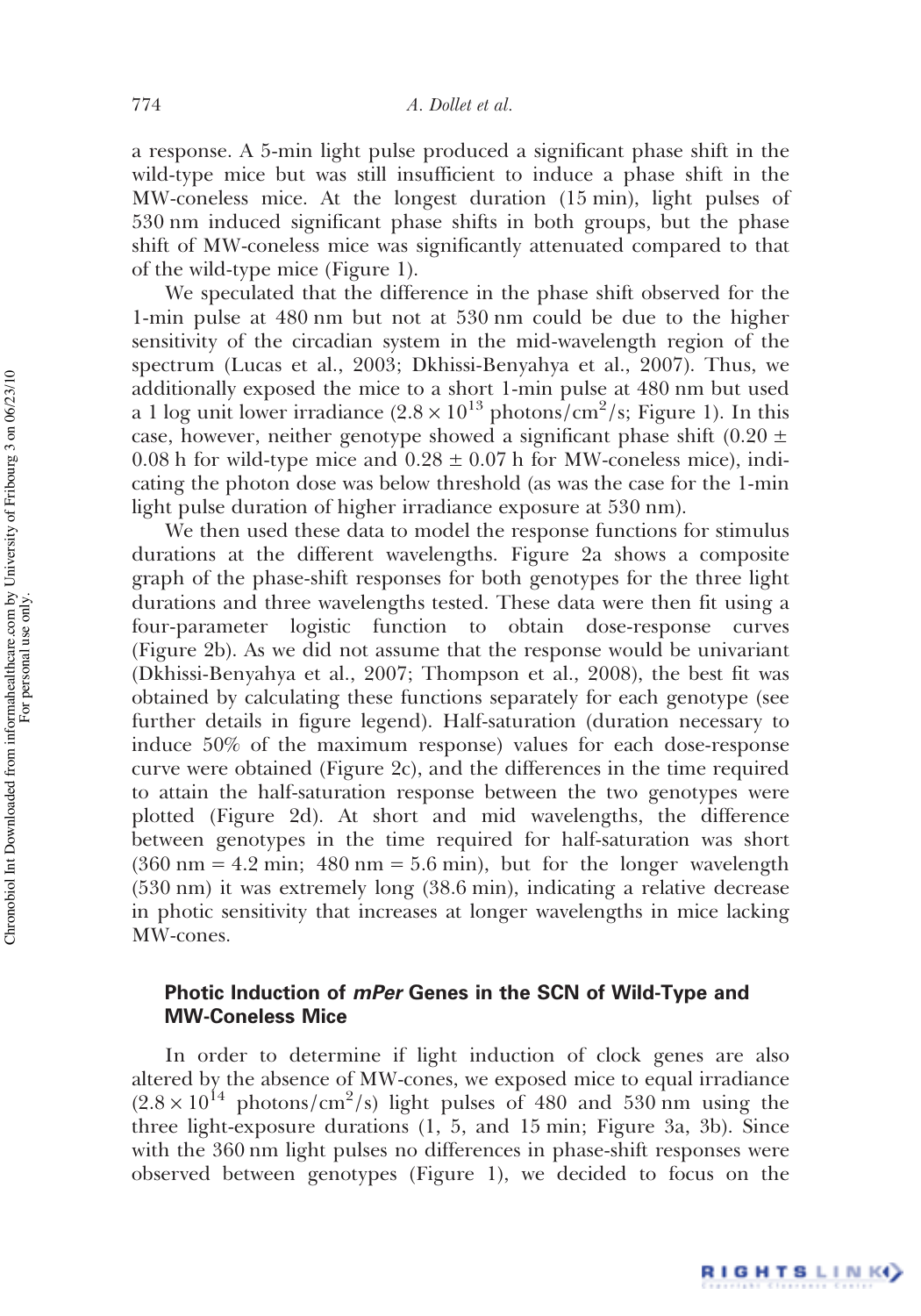

FIGURE 2 Reduced sensitivity to light in MW-coneless mice. (a) Plots of mean phase shifts ( $\pm$ SEM, data from Figure 1) for different light durations (1, 5, 15 min) and wavelengths (360, 480, 530 nm) in wild-type  $(+/ +)$  and MW-coneless mice  $(-/ -)$ . (b) Dose-response curves calculated using a four-parameter logistic function. For all curves, the minimum was set to the mean value of the dark controls (0.22 h) and the maximum to the mean values of phase shifts for a 15-min pulse at the three wavelengths (1.56 h). This maximum corresponds to the mean saturation value of phase shifts at the three wavelengths and for the irradiance level of  $2.8 \times 10^{14}$  photons/cm<sup>2</sup>/s. The slope was determined separately for each genotype, using the averaged data for 360 and 480 nm and is slightly different in wild-type (0.72) and MW-coneless (1.08) mice.  $R^2$  values varied from 0.82 to 0.97. (c) Half-saturation values for wild-type and for MW-coneless mice at the three wavelengths. (d) Histogram illustrate the differences between the two genotypes in half saturation values for each wavelength.

photic induction of mPer genes for wavelengths that showed alteration of the behavioral response in the MW-coneless mice.

Similar to observations for the behavioral phase shifts, mPer1 and mPer2 mRNAs were significantly induced, compared to the background level, by the 480-nm light pulse for the three durations in both genotypes (Figure 3a). Although mPer1 gene expression did not increase with increased light duration ( $p = 0.45$ ),  $mPer2$  mRNA expression increased significantly from 1 to 15 min ( $p < 0.05$  in wild-type mice and  $p < 0.005$ in MW-coneless mice; Figure 3b). At 480 nm, a significant difference between genotypes was observed only for *mPer1* following the 5-min pulse ( $p < 0.05$ ).

The 530-nm light pulse of 1-min duration did not induce mPer1 and  $mPer2$  above background levels in both groups. Increasing the duration of the light pulse from 1 to 15 min produced significant photic induction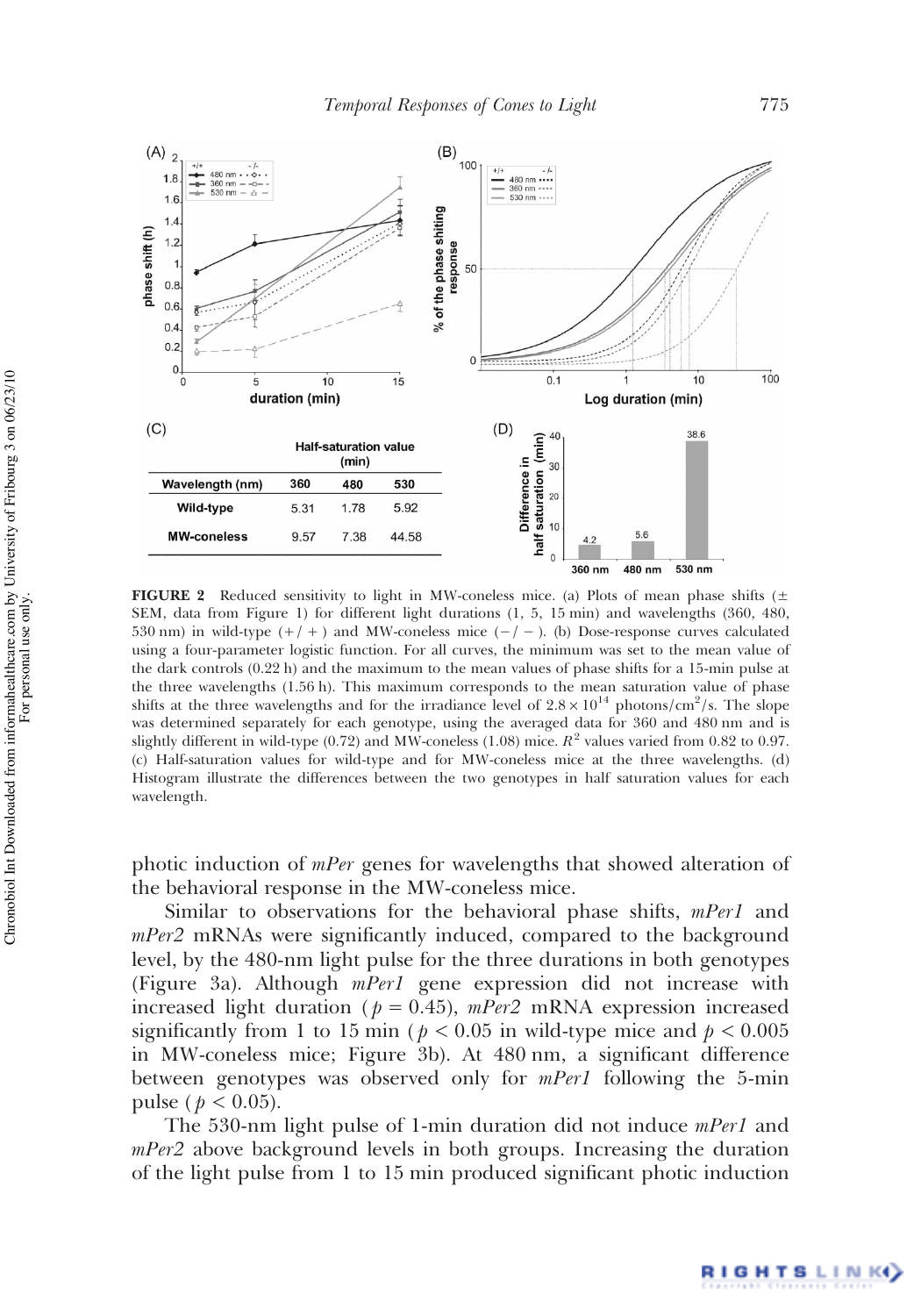

**FIGURE 3** Induction of mPer1 and mPer2 in the SCN of wild-type  $(+/ + )$  and MW-coneless  $(-/ - )$ mice by monochromatic light (480 nm or 530 nm) of different pulse durations (1, 5, and 15 min) at a constant irradiance level of  $2.8 \times 10^{14}$  photons/cm<sup>2</sup>/s (n = 12 for each genotype). (a) Representative photographs of mPer1 and mPer2 mRNA in situ hybridization in the SCN 60 min following the initial exposure to light delivered at CT16. (b) Quantification of  $mPer1$  and  $mPer2$  mRNA levels from in situ hybridization data from wild-type  $(+/ + )$  and MW-coneless  $(-/ - )$  mice. Results are expressed as mean  $\pm$  SEM. Asterisks indicate a statistically significant difference (ANOVA:  $p < 0.05$ ; post hoc Newman-Keuls tests comparing genotypes at each duration: \* $p < 0.05$ ; \*\* $p < 0.001$ ).

of both *mPer1* and *mPer2* in wild-type mice ( $p < 0.001$  for both genes), whereas in MW-coneless mice only  $mPer2$  expression significantly increased. The MW-coneless mice showed a significant reduction in mPer1 expression for the 5-min light exposure and for both mPer1 and *mPer2* for the 15-min light exposure (15 min,  $p < 0.0001$ ).

**RIGHTSLINK**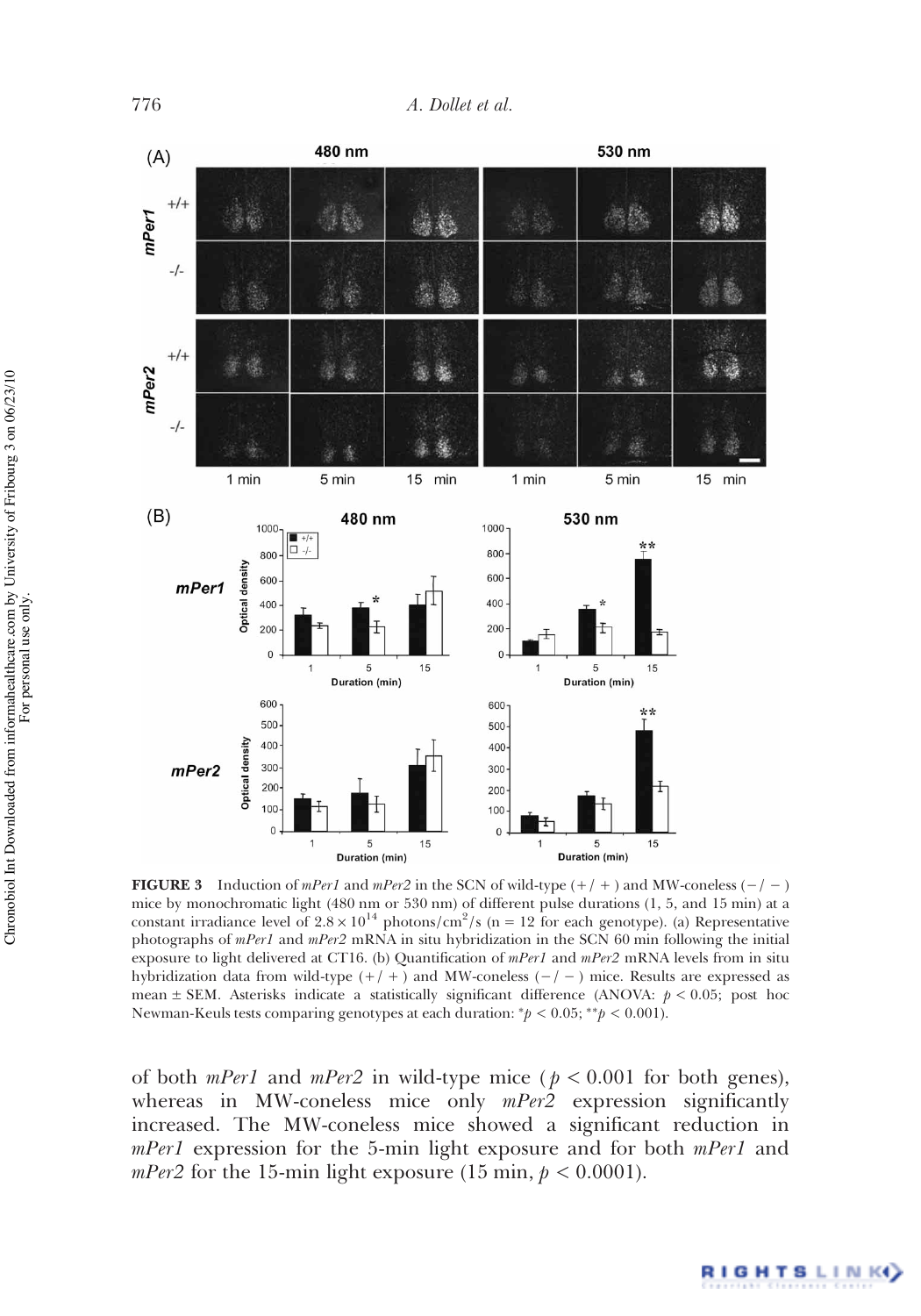### **DISCUSSION**

Several studies have provided convincing evidence that cones play a role in circadian entrainment and in SCN neuronal responses to light (Aggelopoulos & Meissl, 2000; Hattar et al., 2003; Lucas et al., 2003; Dacey et al., 2005; Dkhissi-Benyahya et al., 2007; Drouyer et al., 2007), pupil constriction (Lucas et al., 2003), masking (Thompson et al., 2008), and sleep induction (Altimus et al., 2008). Our previous study (Dkhissi-Benyahya et al., 2007) had shown that the specific absence of MW-cones alters phase-shifting responses for different irradiances. The present results extend these findings by demonstrating that in the absence of MW-cones, light-induced phase shifts and *mPer1* and *mPer2* mRNA induction in the SCN are attenuated in an exposure-duration- and wavelength-dependent manner. These alterations in sensitivity are not likely to be due to an absence of the nuclear thyroid hormone receptors per se, since the differences in responsiveness are wavelength dependent, and the MW-coneless mice display normal responses in the UV region of the spectrum.

## Phase-Shifting Responses to Monochromatic Light Are Altered in MW-Coneless Mouse

Although both wild-type and MW-coneless mice show increased responses to longer-duration light exposures, the absence of MW-cones results in attenuated behavioral responses and a general decrease in sensitivity that is wavelength dependent. At 480 nm, the deficits in MW-coneless mice are observed for the 1- and 5-min durations, whereas at 530 nm deficits are observed for the 5- and 15-min durations. For the 530-nm stimulations and at the irradiance level used  $(2.8 \times 10^{14} \text{ photons/cm}^2/\text{s})$ , the 1-min light pulse was below threshold for both genotypes, since the phase shifts are not significantly different from that of dark controls. Above this threshold level, a deficit in the phase shift for the MW-coneless mice is first observed with the 5-min duration. Since the peak of MWcone sensitivity is at 508 nm (longer than the peak sensitivity of melanopsin at 480 nm), the difference in the responses between the wild-type and MW-coneless mice with the 5- and 15-min exposures is also related to the proportionately greater contribution of MW-cones at this wavelength (Dkhissi-Benyahya et al., 2007). One might thus speculate that the responses to a 1-min pulse but at a higher irradiance would have induced significantly different phase shifts in the two genotypes. On the contrary, at 480 nm, the 15-min-duration light pulse produced equivalent saturation level responses in both genotypes (Dkhissi-Benyahya et al., 2007), whereas at 530 nm only the wild-type mice attained a saturating response. Since the half-saturation value at 530 nm is ∼44 min (Figure 2c), it could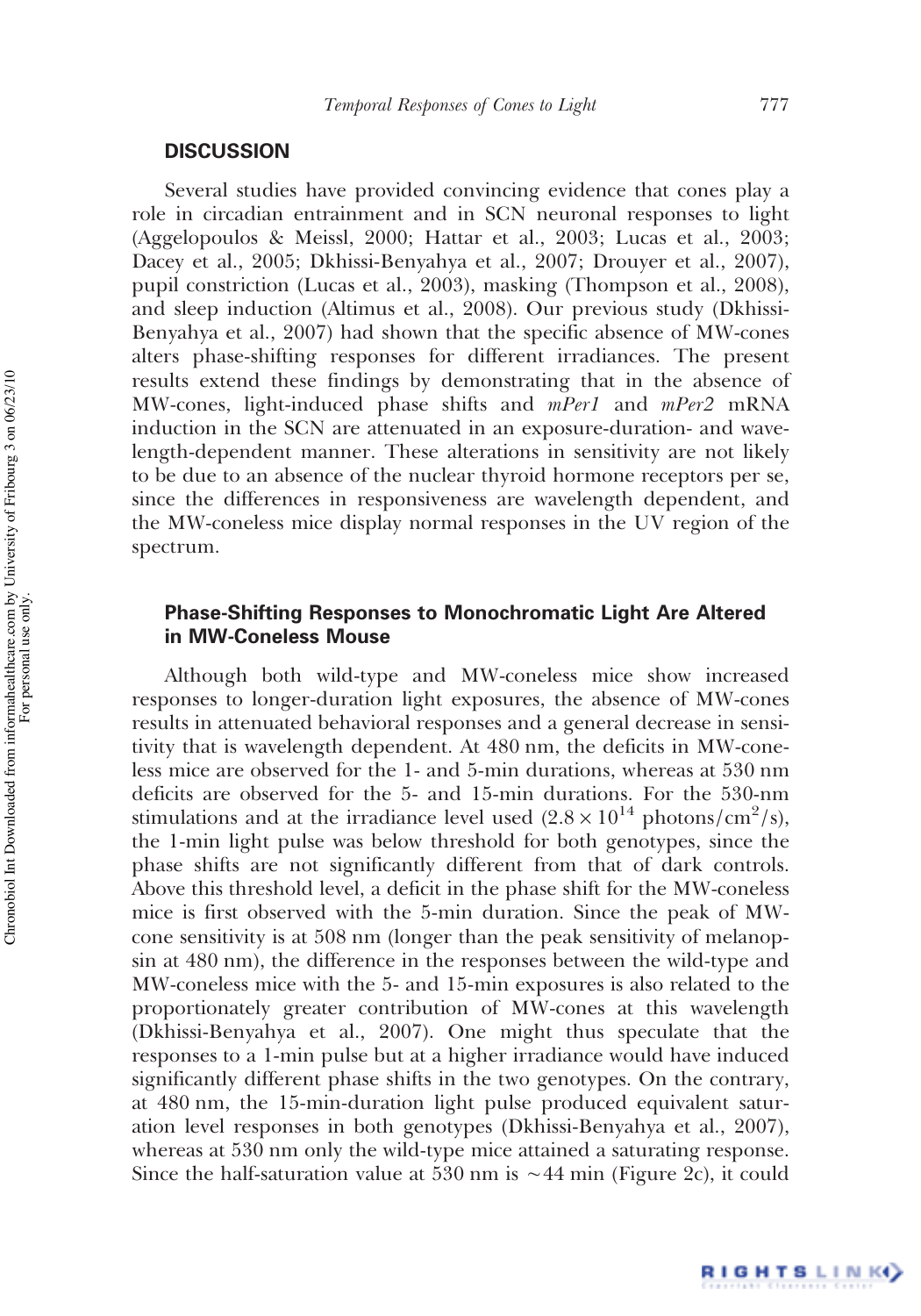be expected that MW-coneless mice would require a very long duration to attain a saturating response.

These results are consistent with the view that melanopsin ipRGCs provides a sustained signal throughout the duration of the light stimulus and for long temporal integration, whereas cones contribute during the initial part of the response due to their phasic response at light-onset (Berson et al., 2002; Dacey et al., 2005; Tu et al., 2005; Dkhissi-Benyahya et al., 2007; Drouyer et al., 2007; Mure et al., 2007; Wong et al., 2007; Schmidt et al., 2008). In these electrophysiological studies, a high-amplitude, shortduration phasic input originating from cones (and eventually rods) occurs within the first 500 ms following light-onset. In contrast, the sustained melanopsin response appears after a delay ranging from seconds to minutes depending on light intensity (Berson et al., 2002; Dacey et al., 2005; Tu et al., 2005; Dkhissi-Benyahya et al., 2007; Drouyer et al., 2007; Mure et al., 2007; Wong et al., 2007; Schmidt et al., 2008). In line with this hypothesis, we have previously shown that bright-light exposures aimed at desensitizing rods and cones will abolish the initial phasic SCN responses while minimally affecting the sustained melanopsin components (Drouyer et al., 2007), whereas melanopsin-invalidated mice conserve robust phasic responses but lack the sustained components (Mure et al., 2007). For downstream responses involving sensory and/or motor integration, phasic and sustained components may be expressed on a more extended time scale. This is observed, for example, in pupillary constriction (Gamlin et al, 2007; Mure et al., 2009) or in masking (Mrosovsky & Hattar, 2003), where in the  $Opn_4^{-/-}$  mouse cones and rods are unable to maintain the response under continuous light in the absence of sustained input from melanopsin ipRGCs.

In our experiments, the initial phasic influence of MW-cones is particularly obvious for the 1-min-duration light pulse at 480 nm where, based on the difference in response amplitude between the two genotypes, cones appear to account for nearly 50% of the response (Figure 1). Furthermore, a 5-fold increase in duration of light exposure from 1 to 5 min only produces a 25% (non-significant) increase.

The absence of MW-cones does not affect phase-shifting responses at 360 nm, although relative sensitivity is slightly reduced, since the calculated dose-response curve is shifted to longer durations (Figure 2b). This result is coherent with the greatly reduced relative sensitivity of MWcones at this wavelength (∼2 log units) and implies that short-wavelength cones and, perhaps, melanopsin account for behavioral phase-shift responses in the UV region of the spectrum. Since the relative sensitivity of melanopsin is also reduced in the UV region (∼1.5 log units), the robust phase-shift response is due either to a relatively large contribution of the short-wavelength (SW)-cones (Thompson et al., 2008) or their possible priming effect on the intrinsic response of ipRGCs for which this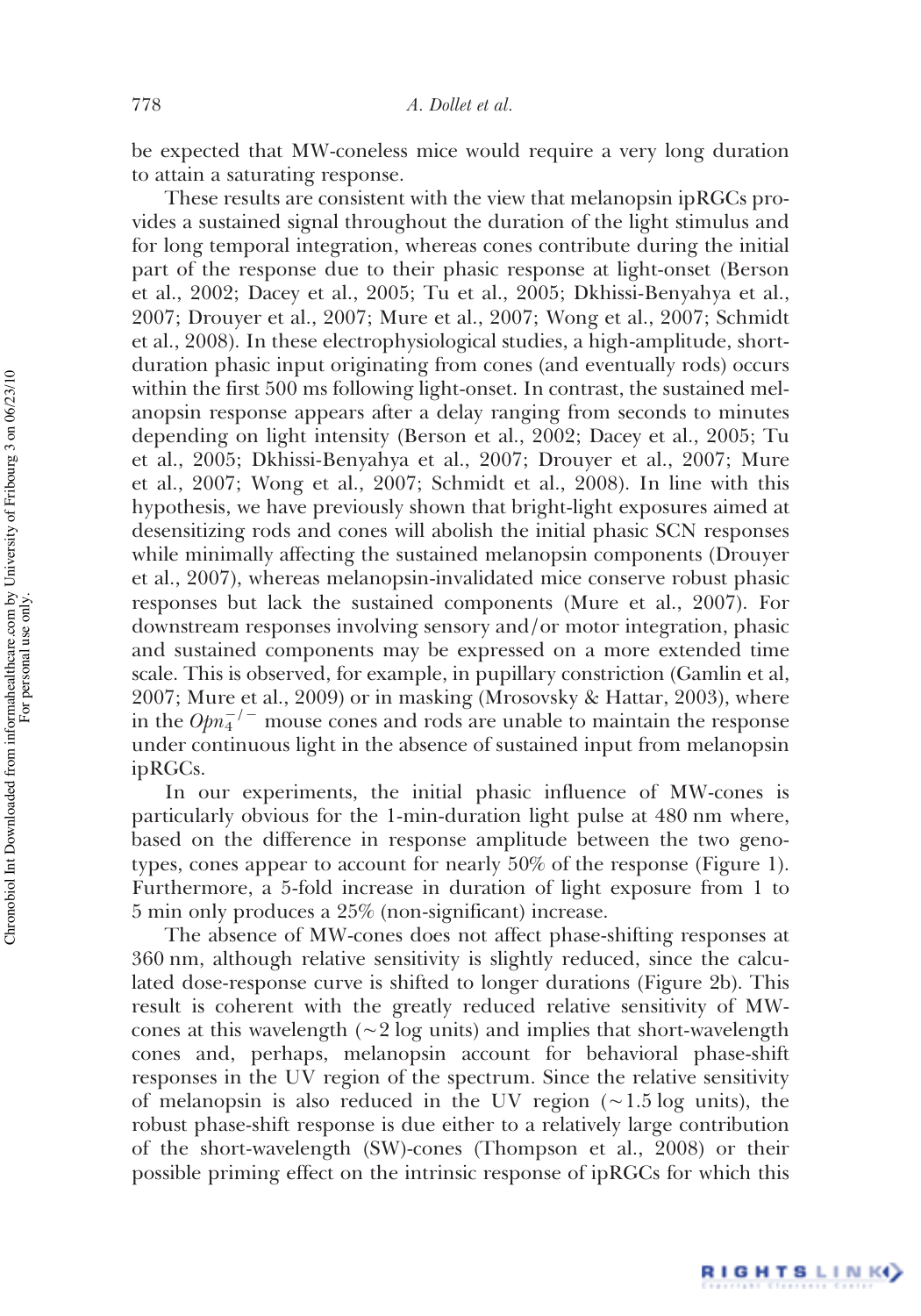short-wavelength light is of low- or sub-threshold irradiance. Validation of this priming effect could represent a form of spectral "interaction" that widens the wavelength sensitivity output of ipRGCs in both the UV region (via UV-cones) and to longer wavelengths (via MW-cones). A priming effect between outer retinal photoreceptors and melanopsin, first suggested by Dacey et al. (2005) and Wong et al. (2007), has recently been experimentally demonstrated by Schmidt et al. (2008), who showed that synaptic input from MW-cones confers to ipRGCs a higher overall light sensitivity and a shift in spectral sensitivity from 480 nm towards longer wavelengths.

# Light Induction of *mPer1* and *mPer2* in the SCN Is Altered in MW-Coneless Mouse

Direct photic input to the SCN leads to the induction of clock genes, including Per1 and Per2 (Hamada et al., 2001; Yan & Silver, 2002). However, specific wavelength and light-duration-dependent effects on *mPer* gene expression have not been examined previously. We show here that the absence of MW-cones affects the photic induction of mPer1 and mPer2 in the SCN of MW-coneless mice in a pattern that is consistent with the observed effects of 480-and 530-nm light pulses on behavioral phase shifts. Following 530-nm light stimulations, significant differences in *mPer1* expression between the genotypes were observed for both the 5and 15-min exposures but not for the 1-min exposure (below threshold), in agreement with the behavioral results. At 480 nm, a significant difference in *mPer1* expression was only observed for the 5-min light exposure, whereas an expected difference for the 1-min exposure was not observed. At 530 nm, the 15-min light pulse induced equivalent amounts of  $mPer1$ expression and phase shift; *mPer2* induction by light is less affected by the absence of MW-cones, and a significantly reduced expression is only seen at the longest duration used (15 min).

Our study differs from the only previous one that examined the consequences of photoreceptor loss on photic induction of clock genes in the SCN, which reported a similar induction of mPER1 protein in wildtype and *rd/rd* mice (Alvarez-Lopez et al., 2006). This discrepancy could be related to the experimental design (30-min stimulation of white light versus 1, 5, and 15 monochromatic light pulses), the photoreceptor mutation  $\left(\frac{rd}{rd} \right)$  or MW-coneless mice), and/or gene versus protein assay.

In conclusion, our results confirm the view that circadian photoreception is based on multiple photoreceptors functioning in concert within a system where each photoreceptor provides specific contributions based on its response domain and the photic environment in terms of the spectrum, irradiance, and duration of light. Although cones are not necessary for circadian entrainment and gene expression, their presence is required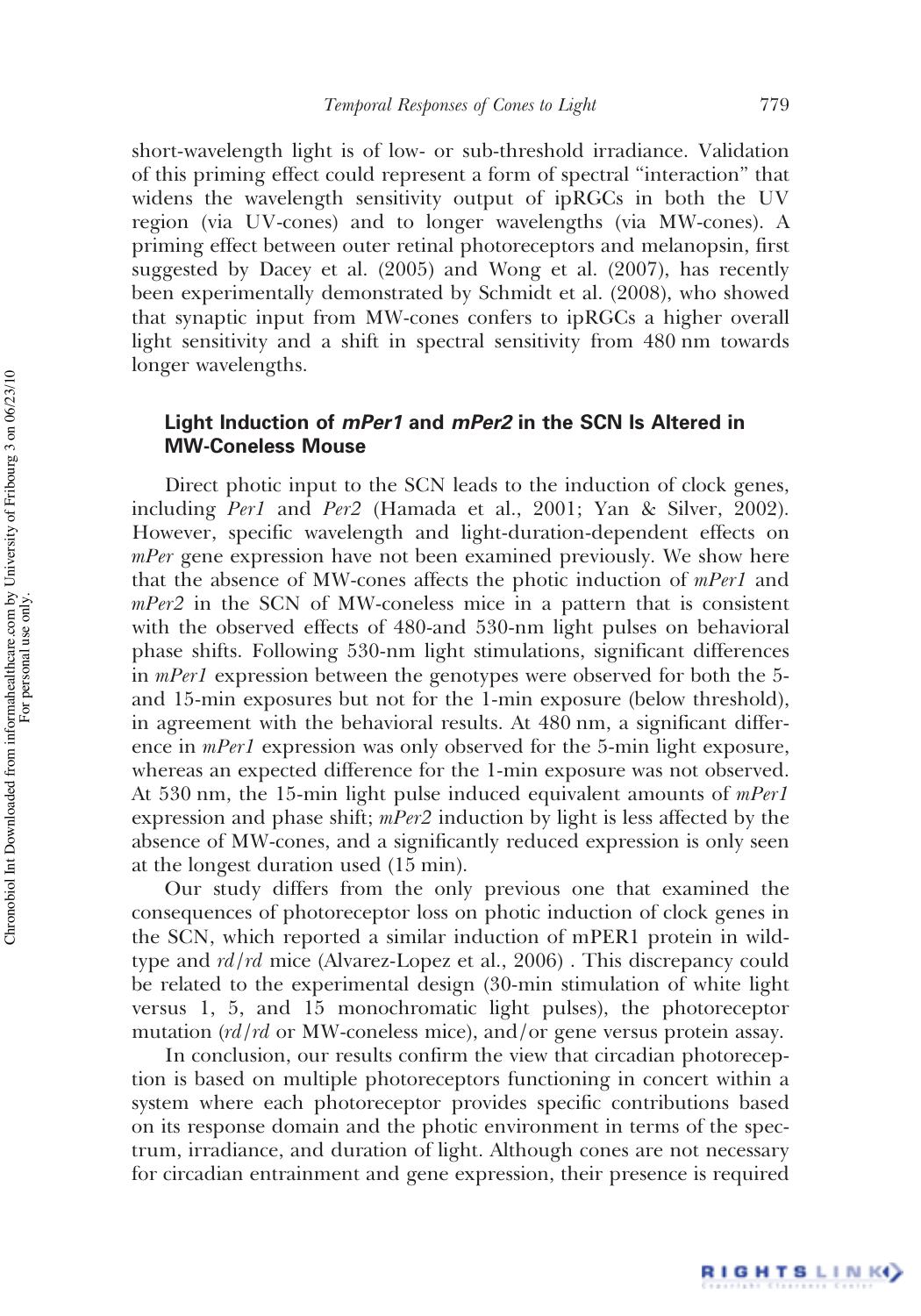for normal responses and for optimization of the system's capacity to respond to a range of light intensities and durations. For example, phasic responses from cones to light-onset may account for the greater efficiency of multiple short-duration light pulses to shift the human circadian timing system compared to a single long-duration exposure of higher total irradiance (Gronfier et al., 2007). By providing a phasic input to the mid-wavelength region of the spectrum, MW-cones increase the overall sensitivity of the system, shift the response to longer wavelengths, and widen the spectral bandwidth. The same is most likely valid for the SWcone contribution in the short-wavelength region of the spectrum.

**Declaration of interest:** The authors report no conflicts of interest. The authors alone are responsible for the content and writing of the paper.

## **REFERENCES**

- Aggelopoulos NC, Meissl H. (2000). Responses of neurones of the rat suprachiasmatic nucleus to retinal illumination under photopic and scotopic conditions. J. Physiol. (Lond.) 523(Pt 1):211–222.
- Albrecht U, Sun Z, Eichele G, Lee C. (1997). A differential response of two putative mammalian circadian regulators, mper1 and mper2, to light. Cell 91:1055–1064.
- Altimus CM, Guler AD, Villa KL, McNeill DS, Legates TA, Hattar S. (2008). Rods-cones and melanopsin detect light and dark to modulate sleep independent of image formation. Proc. Natl. Acad. Sci. U. S. A. 105:19998–20003.
- Alvarez-Lopez C, Cernuda-Cernuda R, Garcia-Fernandez JM. (2006). The mPer1 clock gene expression in the rd mouse suprachiasmatic nucleus is affected by the retinal degeneration. Brain Res. 1087:134–141.
- Belenky MA, Smeraski CA, Provencio I, Sollars PJ, Pickard GE. (2003). Melanopsin retinal ganglion cells receive bipolar and amacrine cell synapses. J. Comp. Neurol. 460:380–393.
- Berson DM, Dunn FA, Takao M. (2002). Phototransduction by retinal ganglion cells that set the circadian clock. Science 295:1070–1073.
- Dacey DM, Liao HW, Peterson BB, Robinson FR, Smith VC, Pokorny J, Yau KW, Gamlin PD. (2005). Melanopsin-expressing ganglion cells in primate retina signal colour and irradiance and project to the LGN. Nature 433:749–754.
- Dkhissi-Benyahya O, Gronfier C, De Vanssay W, Flamant F, Cooper HM. (2007). Modeling the role of mid-wavelength cones in circadian responses to light. Neuron 53:677–687.
- Dkhissi-Benyahya O, Sicard B, Cooper HM. (2000). Effects of irradiance and stimulus duration on early gene expression (Fos) in the suprachiasmatic nucleus: temporal summation and reciprocity. J. Neurosci. 20:7790–7797.
- Drouyer E, Dkhissi-Benyahya O, Chiquet C, WoldeMussie E, Ruiz G, Wheeler LA, Denis P, Cooper HM. (2008). Glaucoma alters the circadian timing system. PLoS ONE 3:e3931.
- Drouyer E, Rieux C, Hut RA, Cooper HM. (2007). Responses of suprachiasmatic nucleus neurons to light and dark adaptation: relative contributions of melanopsin and rod-cone inputs. J. Neurosci. 27:9623–9631.
- Ebihara S, Tsuji K. (1980). Entrainment of the circadian activity rhythm to the light cycle: effective light intensity for a Zeitgeber in the retinal degenerate C3H mouse and the normal C57BL mouse. Physiol. Behav. 24:523–527.
- Forrest D, Hanebuth E, Smeyne RJ, Everds N, Stewart CL, Wehner JM, Curran T. (1996). Recessive resistance to thyroid hormone in mice lacking thyroid hormone receptor beta: evidence for tissue-specific modulation of receptor function. EMBO J. 15:3006–3015.

RIGHTSLINK()

For personal use only.